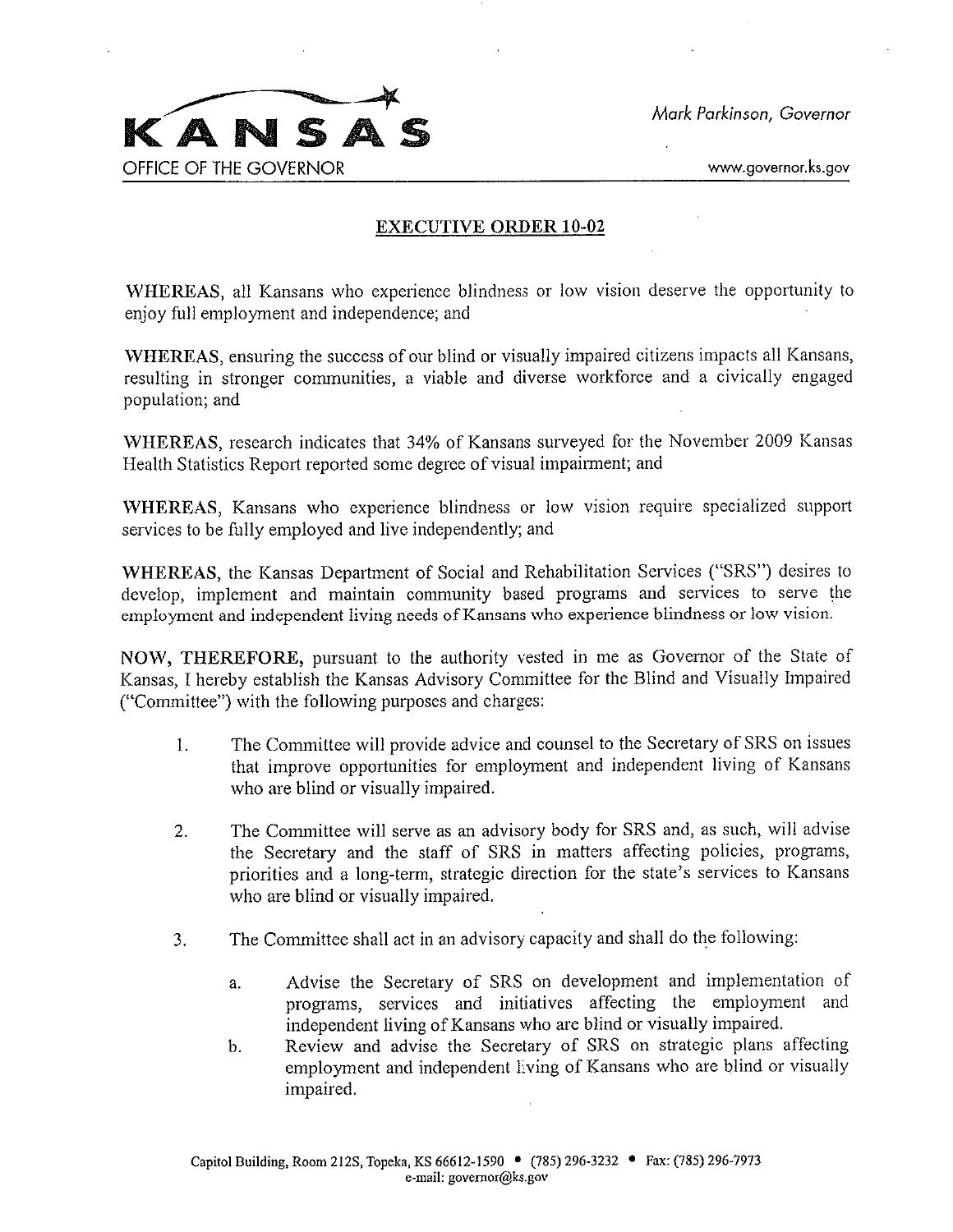- c. Review the status of services provided to Kansans who are blind or visually impaired and make recommendations for needed improvements.
- d. Provide other information or advice as requested by the Secretary of SRS.
- 4. On an annual basis, the Committee will submit to the Governor and the Secretary of SRS, a report that overviews the prior year's accomplishments and Committee activities, and outlines recommendations made, actions taken by SRS and priorities for the upcoming year.
- 5. The Committee shall be composed of:
	- a. A representative of the Kansas Association for the Blind and Visually Impaired.
	- b. A representative of the National Federation of the Blind of Kansas.
	- c. A representative of the Kansas State Department of Education with substantial knowledge/expertise in teaching students who are blind or visually impaired.
	- d. A representative of the Statewide Independent Living Council of Kansas.
	- e. A representative of the Statewide Rehabilitation Council.
	- f. Three representatives of not-for-profit organizations serving the employment or independent living needs of Kansans who are blind or visually impaired.
	- g. A representative of the Low Vision sub-committee of the Kansas Optometric Association or an optometrist or ophthalmologist practicing in Kansas with a Low Vision Specialty.
	- h. A parent of a transition aged youth who is blind or visually impaired.
	- i. A transition aged youth who is blind or visually impaired.
	- j. Three at-large members who are consumers of programs or services designed for individuals who are blind or visually impaired.
	- k. The Director of Kansas Rehabilitation Services or his/her designee shall serve in an ex-officio capacity.
	- 1. The Secretary of the Kansas Department on Aging or his/her designee shall serve in an ex-officio capacity.
	- m. Any other members as determined necessary by the Governor to achieve the purposes of the Committee as set forth in this Order.
- 6. The Committee membership shall be appointed by the Governor and shall serve at his/her pleasure.
- 7. The Committee shall annually elect a chairperson and vice-chairperson.
- 8. The Committee shall be staffed by a division housed within SRS.
- 9. The Committee will meet quarterly on the call of the Chair.